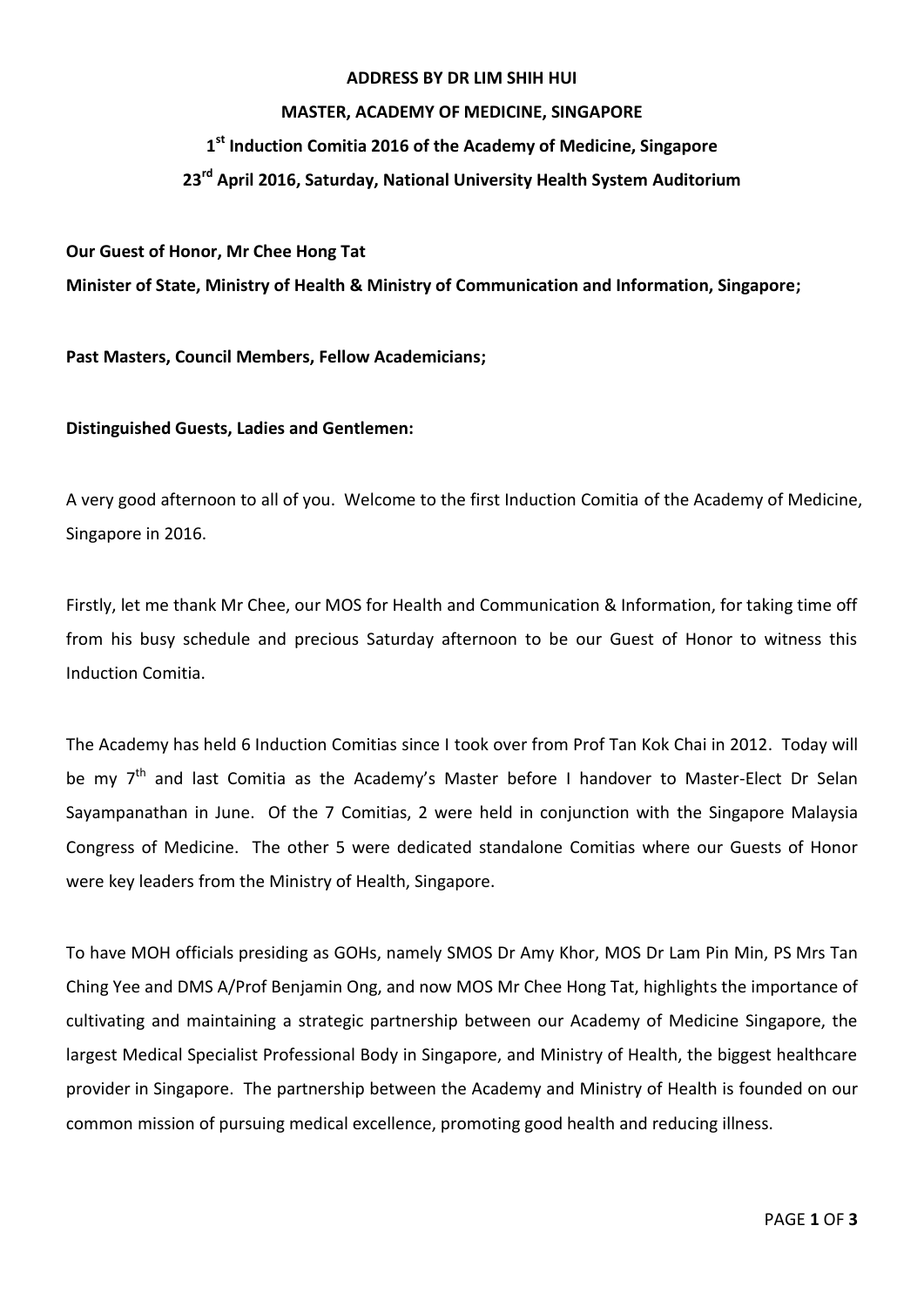As you know, the Academy, together with its 11 Colleges and 41 Specialty & Subspecialty groups, is a membership organization for more than 3,000 medical and dental specialists. Just like any other professional bodies, the Academy acts in the interest of the profession, and promotes and supports its Fellows' professional development. However, we share similar view with the Ministry of Health in that specialists in Singapore need to maintain high standard of clinical competencies and ethical integrity which are essential for good patients care and safety.

For the 78 new inductees, please accept my heartiest Congratulations! You are now truly part of us, helping the Academy to preserve and advance our medical profession! You may have worn the academic gown quite a while ago when you obtained your basic and postgraduate degrees. I hope, donning the Academy's gown this afternoon and later reflections of your photos in academic gown, will remind you that you need to remain academic in your life-long medical learning journey. As academic clinicians, you need to devote time in education, research, or both, in addition to providing excellent patient care.

As specialists in your own field and Fellows of the Academy, I have no doubt you are providing a high standard of care to your patients and you will endeavor to maintain your clinical competencies by actively taking part in your continuing professional development (CPD) programmes. However, medical CPD goes beyond learning specialty-specific knowledge and technical aspects of medicine. Our healthcare system needs clinicians who are increasingly able to respond flexibly and adaptively to the complex health needs of patients in different settings. Making accurate and time-sensitive decisions and continuously re-assessing situations or priorities while addressing patients' needs, often in a fastmoving and stressful environment, can be challenging. I have learnt that major patient safety inquiries worldwide have also highlighted systemic problems around professionalism, particularly communication, leadership, inter-professional cooperation and compassionate patient care.

You need broader human qualities and skills – such as being able to communicate effectively, to work as part of or lead a team, to teach or educate the next generation of doctors, and to apply a range of other professional skills or judgements in complex or difficult circumstances. These are the foundation of professional practice. Developing an understanding of the factors that affect human behaviour and performance are therefore central to high quality clinical care and underpin professional excellence.